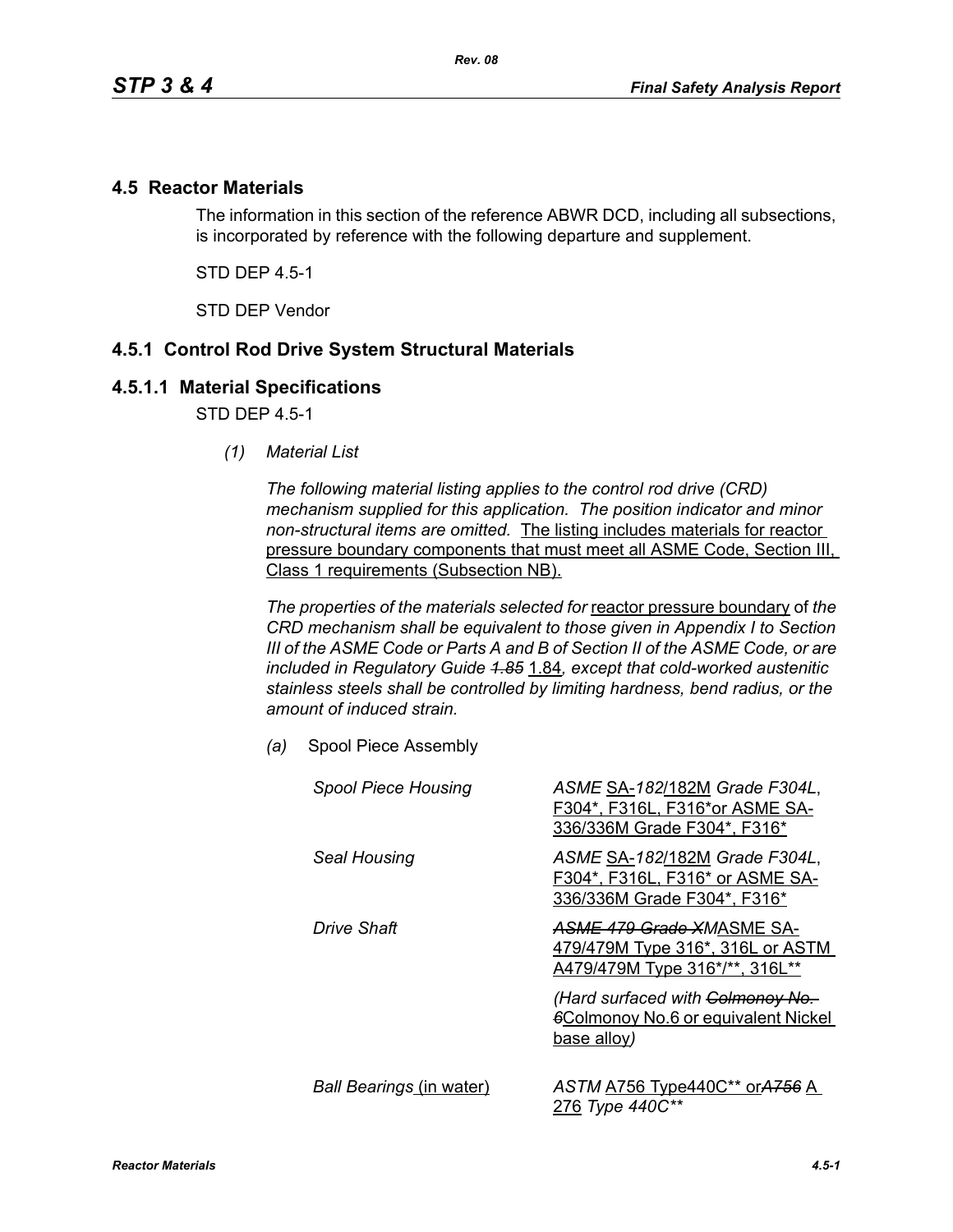|     | <b>Ball Bearings (in air)</b> | AISI 52100**                                                                                                                                               |
|-----|-------------------------------|------------------------------------------------------------------------------------------------------------------------------------------------------------|
|     | <b>Gland Packing Spring</b>   | <b>Inconel X 750 AMS 5699 Alloy</b><br>N07750** (Alloy X-750)                                                                                              |
|     | <b>Separation Spring</b>      | AMS 5699 Alloy N07750**<br>(Alloy X-750)                                                                                                                   |
|     | <b>Separation Magnet</b>      | Alnico No. 5 and ASME SA-<br><u>479/479M</u><br><u>Type 316*, 316L or ASTM</u><br>A479/479M Type 316*/**, 316L**                                           |
| (b) | <b>Ball Spindle</b>           |                                                                                                                                                            |
|     | <b>Ball Screw Shaft</b>       | <u>ASME SA-564/564M Type 630</u><br>Condition H-1100 or ASTM A-<br>564/564M TP630 Type 630 (17-<br>4PH)**                                                  |
|     |                               | Condition H-1100                                                                                                                                           |
|     | <b>Ball Nut</b>               | <u>ASME SA-564/564M Type 630</u><br>Condition H-1100 or ASTM A-<br>564/564M TP630 Type 630 (17-4PH)<br>**                                                  |
|     |                               | Condition H-1100                                                                                                                                           |
|     | Balls                         | ASTM A756 Type 440C** or A756 A<br>580/580M Type 440C** or A276 Type<br>440C**                                                                             |
|     | <b>Guide Roller</b>           | Stellite No. 3, or nickel base alloy                                                                                                                       |
|     | <b>Guide Roller Pin</b>       | Haynes Alloy No. 25, ASME SA-<br>479/479M Type XM-19 (Nitrided) or<br>ASTM A479/479M Type XM-19**<br>(Nitrided) or equivalent ferrous base<br><u>allov</u> |
|     | <b>Spindle Head Bolt</b>      | Stellite No. 6B Stellite No. 6B**                                                                                                                          |
|     | <b>Spindle Head Bushing</b>   | Stellite No. 12**                                                                                                                                          |
|     | <b>Separation Spring</b>      | Inconel X-750                                                                                                                                              |
|     | <b>Separation Magnet</b>      | <del>Alnico No. 5/</del>                                                                                                                                   |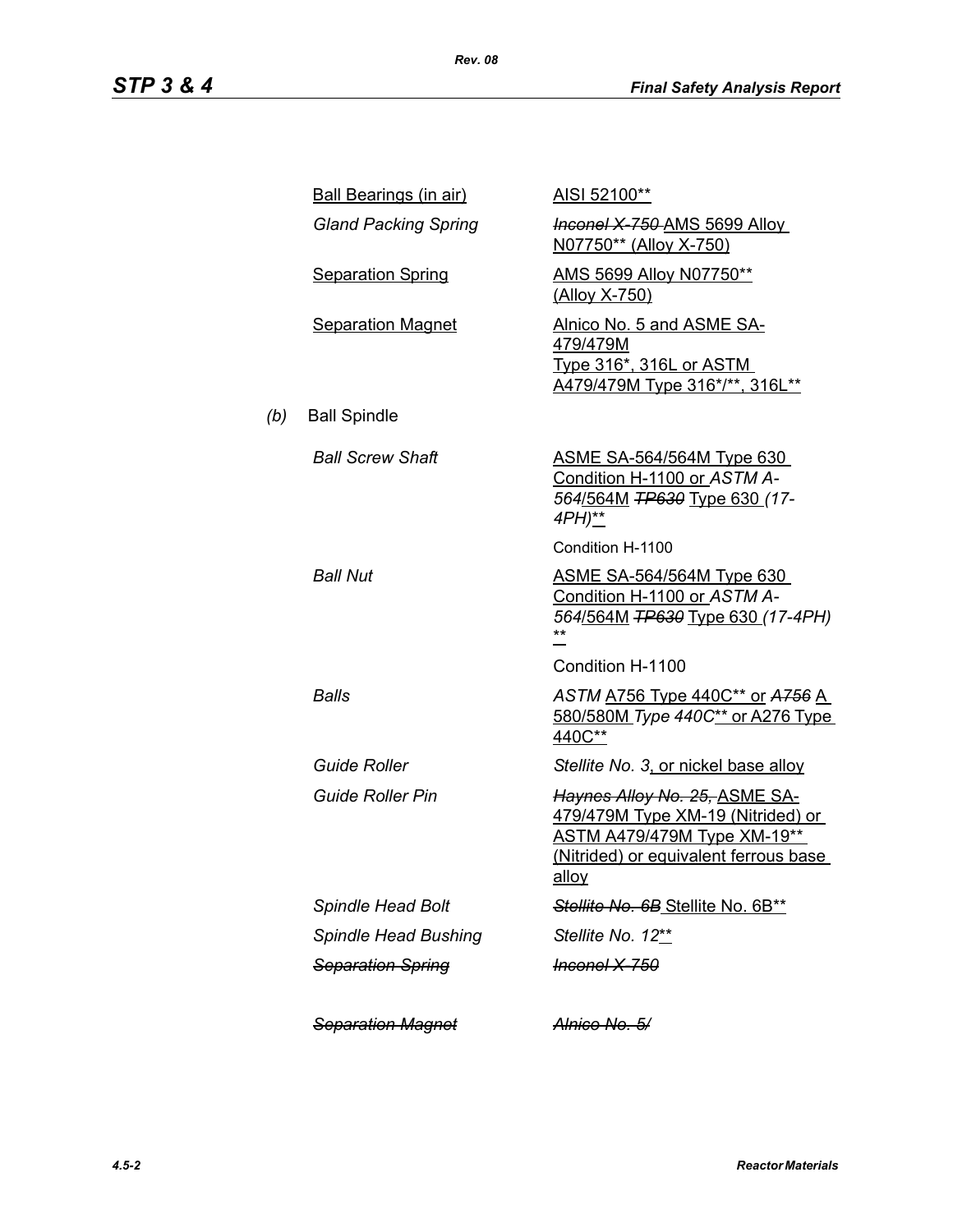| (c) | <b>Buffer Mechanism</b>         |                                                                                                                                                                       |
|-----|---------------------------------|-----------------------------------------------------------------------------------------------------------------------------------------------------------------------|
|     | <b>Buffer Disk Spring</b>       | ASME SB-637 Alloy N07750<br>or Inconel X 750 ASTM B 637 Alloy<br>N07750**or AMS 5542 Alloy<br>N07750**                                                                |
|     |                                 | <u>(Alloy X-750)</u>                                                                                                                                                  |
|     | <b>Buffer Sleeve</b>            | ASME SA-479/479M Type 316*,316L<br>(Hard surfaced with Colmonoy No.6)<br><u>or ASTM A 479/479M Type</u><br>316*/** <del>316L</del> , 316L**                           |
|     |                                 | (Hard surfaced with Colmonoy No. 6)                                                                                                                                   |
|     | <b>Guide Roller</b>             | Stellite No. 3, or nickel base alloy                                                                                                                                  |
|     | <b>Guide Roller Pin</b>         | Haynes Alloy No. 25, ASME SA-<br>479/479M Type XM-19 (Nitrided) or<br><b>ASTM A479/479M Type XM-19**</b><br>(Nitrided) or equivalent ferrous base<br>alloy            |
|     | <b>Stop Piston</b>              | ASME SA-479/479M Type 316*,316L<br>(Hard surfaced with Stellite No.6) or<br><u>ASTM A 479/479M Type_</u><br>316*/**316L, 316L**                                       |
|     |                                 | (Hard surfaced with Stellite No. 6)*                                                                                                                                  |
| (d) | <b>Hollow Piston</b>            |                                                                                                                                                                       |
|     | <b>Piston Tube</b>              | <b>ASME SA-312/312M Grade TPXM-</b><br><u>19 or XM-19 ASTM A 312/312M</u>                                                                                             |
|     |                                 | Grade TPXM-19                                                                                                                                                         |
|     | <b>Piston Head</b> Drive Piston | <u>ASME SA-479/479M Type 316*,</u><br>316L (Hard surfaced with Stellite<br>No.6) or 316L (Hardsurfaced with<br>Stellite No. 3) ASTM A 479/479M<br>Type 316*/** 316L** |
|     |                                 | (Hard surfaced with Stellite No. 6)                                                                                                                                   |
|     | Latch                           | <b>Inconel X-750 ASME SB-637 Alloy</b><br>N07750 or ASTM B 637 Alloy<br>N07750**                                                                                      |
|     |                                 | <u>(Alloy X-750)</u>                                                                                                                                                  |
|     | <b>Latch Spring</b>             | <b>Inconel X-750 AMS 5699 Alloy</b><br><u>N07750**</u>                                                                                                                |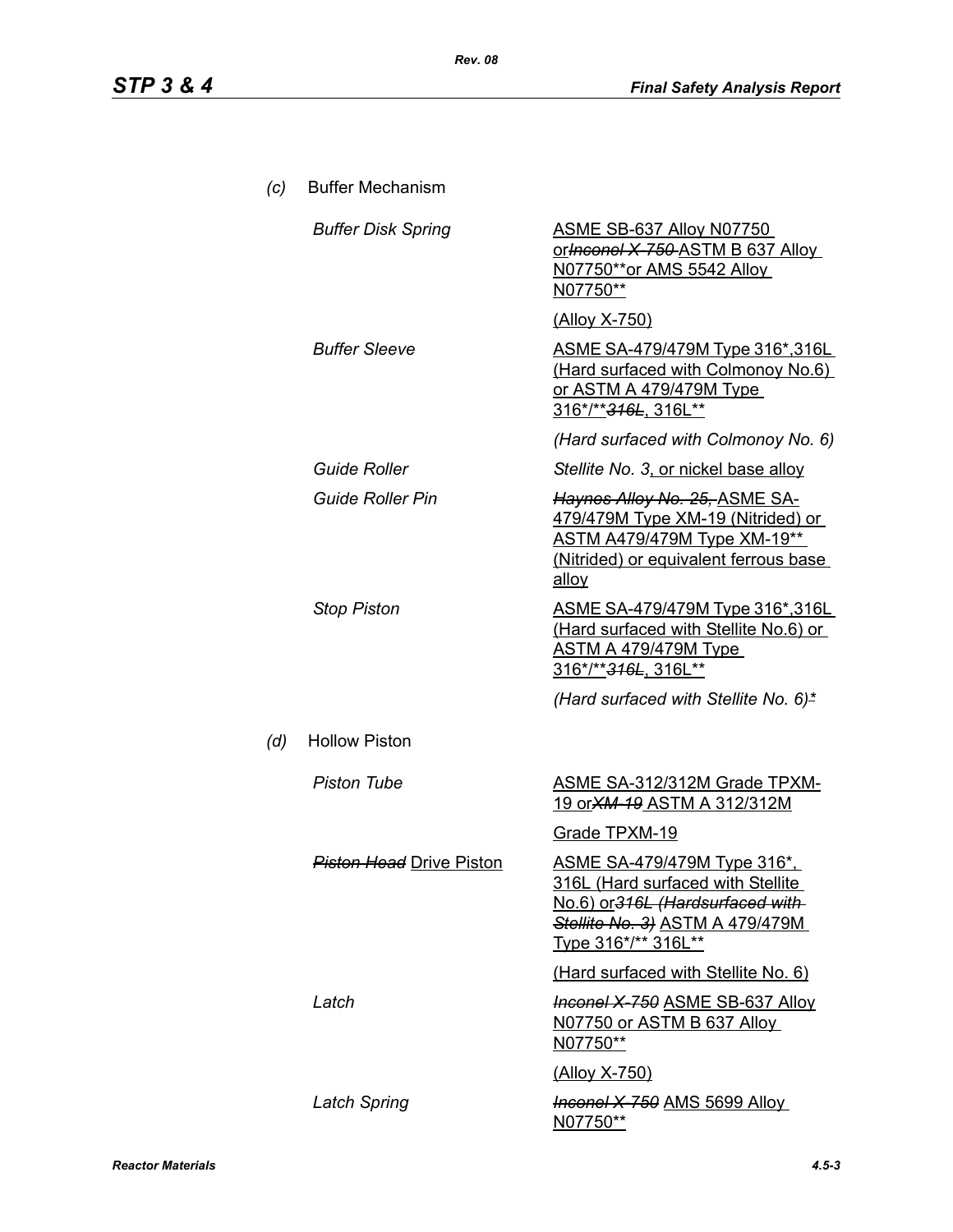|     |                                                                                                                                                                                 |                                                                                                                                      | (Alloy X-750)                                                                                    |
|-----|---------------------------------------------------------------------------------------------------------------------------------------------------------------------------------|--------------------------------------------------------------------------------------------------------------------------------------|--------------------------------------------------------------------------------------------------|
|     |                                                                                                                                                                                 | <b>Bayonet Coupling</b>                                                                                                              | ASME SB-637 Alloy N07750 or<br><b>Inconel X-750 ASTM B 637 Alloy</b><br>N07750**                 |
|     |                                                                                                                                                                                 |                                                                                                                                      | (Alloy X-750)                                                                                    |
|     | (e)                                                                                                                                                                             | Guide Tube                                                                                                                           |                                                                                                  |
|     |                                                                                                                                                                                 | Guide Tube                                                                                                                           | 316L ASME SA-312/312M Grade<br>TP316*, TP316L or ASTM A<br>312/312M Grade TP316*/**.<br>TP316L** |
|     | (f)                                                                                                                                                                             | <b>Outer Tube Assembly</b>                                                                                                           |                                                                                                  |
|     |                                                                                                                                                                                 | <b>Outer Tube</b>                                                                                                                    | <b>ASME SA-312/312M Grade TPXM-</b><br><u>19 or XM-19-ASTM A 312/312M</u><br>Grade TPXM-19**     |
|     |                                                                                                                                                                                 | Middle Flange                                                                                                                        | ASME SA-182/182M Grade F304LG<br>F304*, F316L, F316* or ASME SA-<br>336/336M Grade F304*, F316*  |
|     | (g)                                                                                                                                                                             | <b>Miscellaneous Parts</b>                                                                                                           |                                                                                                  |
|     |                                                                                                                                                                                 | <b>Ball for Check Valve</b>                                                                                                          | Haynes-Stellite No.3, or equivalent<br>cobalt base alloy                                         |
|     |                                                                                                                                                                                 | O-Ring Seal (Between CRD)<br>Housing and CRD)                                                                                        | 321SS- Type 321 stainless steel<br>Goated coated with a qualified<br>material                    |
|     |                                                                                                                                                                                 | <b>CRD Installation Bolts</b>                                                                                                        | ASME SA-193/193M Grade B7                                                                        |
|     |                                                                                                                                                                                 | *<br>The material shall be qualified to ensure that it is free from<br>sensitization. Carbon content specified to be 0.020% maximum. |                                                                                                  |
|     | $***$<br>Equivalent materials have been provided. Materials with similar<br>chemical composition, mechanical properties, and operating<br>experience are considered equivalent. |                                                                                                                                      |                                                                                                  |
| (2) | <b>Special Materials</b>                                                                                                                                                        |                                                                                                                                      |                                                                                                  |

*The bayonet coupling, latch and latch spring, separation spring, and gland packing spring are fabricated from Alloy X-750 in the high temperature (1093°C) annealed*solution heat treated *condition, and aged 20 hours at 704°C to produce a tensile strength of 1137.7* 1034 *MPa minimum, yield of*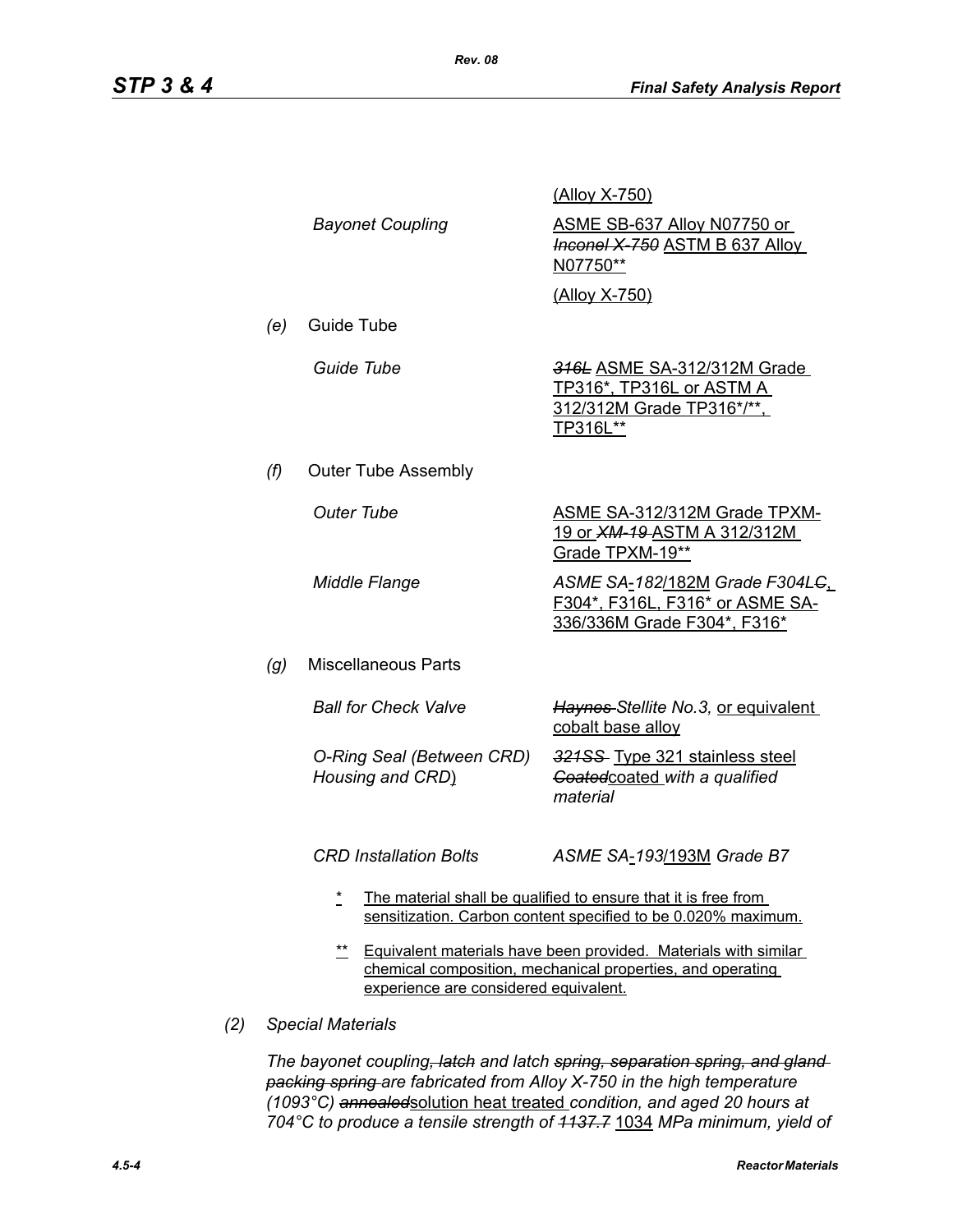*724* 655 *MPa minimum, and elongation of 20% minimum. The ball screw shaft and ballnut are ASTM A 564,* Type *TP 630 (17-4PH) (or its equivalent) in condition H-1100 (aged 4 hours at 593°C), with a tensile strength of* 965 *265.3 MPa minimum, yield of* yield strength of 795 *792.92 MPa minimum, and elongation of 15* 14*% minimum.*

*These are widely used materials, whose properties are well known. The parts are readily accessible for inspection and replaceable if necessary.*

*All materials for use in this system shall be selected for their compatibility with the reactor coolant as described in Articles NB-2160 and NB-3120 of the ASME Code.*

*All*Special *materials,* (X-750, 17-4PH)*except SA479 or SA249 Grade XM-19, have been successfully used for the past* at least *15 to 20*25 *years in similar drive mechanisms* (LPCRD or FSCRD)*. Extensive laboratory tests have demonstrated that ASME SA479 or SA249 Grade XM-19 are suitable materials and that they are resistant to stress corrosion in a BWR environment.*

*No cold-worked austenitic stainless steels except those with controlled hardness or strain are employed in the Control Rod Drive (CRD) System. During fabrication and installation, special controls are used to limit the induced strain, and the bend radii are kept above a minimum value.*

#### **4.5.1.2 Austenitic Stainless Steel Components**

STD DEP 4.5-1

*(1) Processes, Inspections and Tests*

*All austenitic stainless steels are used in the solution heat treated condition. In all welded components which are exposed to service temperature exceeding 93°C, the carbon content* of 300 series stainless steel *is limited not to exceed 0.020%. On qualification, there is a special process employed which subjects selected 300* series*Series stainless steel components to temperatures in the sensitization range. The drive shaft, buffer sleeve, piston* drive piston, stop piston*head and buffer are hard surfaced with Colmonoy 6 (*Colmonoy No.6 *or its /*an *equivalent). Colmonoy (or its equivalent) hard* Hard-*surfaced components have performed successfully for the past* 25*15 to* 30*20 years in drive mechanisms. It is normal practice to remove some CRDs at each refueling outage. At this time, the Colmonoy (or its equivalent) hard surfaced parts are accessible for visual examination. This inspection program is adequate to detect any incipient defects before they could become serious enough to cause operating problems (see Subsection 4.5.3.1 for COL license information). The degree of conformance to Regulatory Guide 1.44 is presented in Subsection 4.5.2.4.*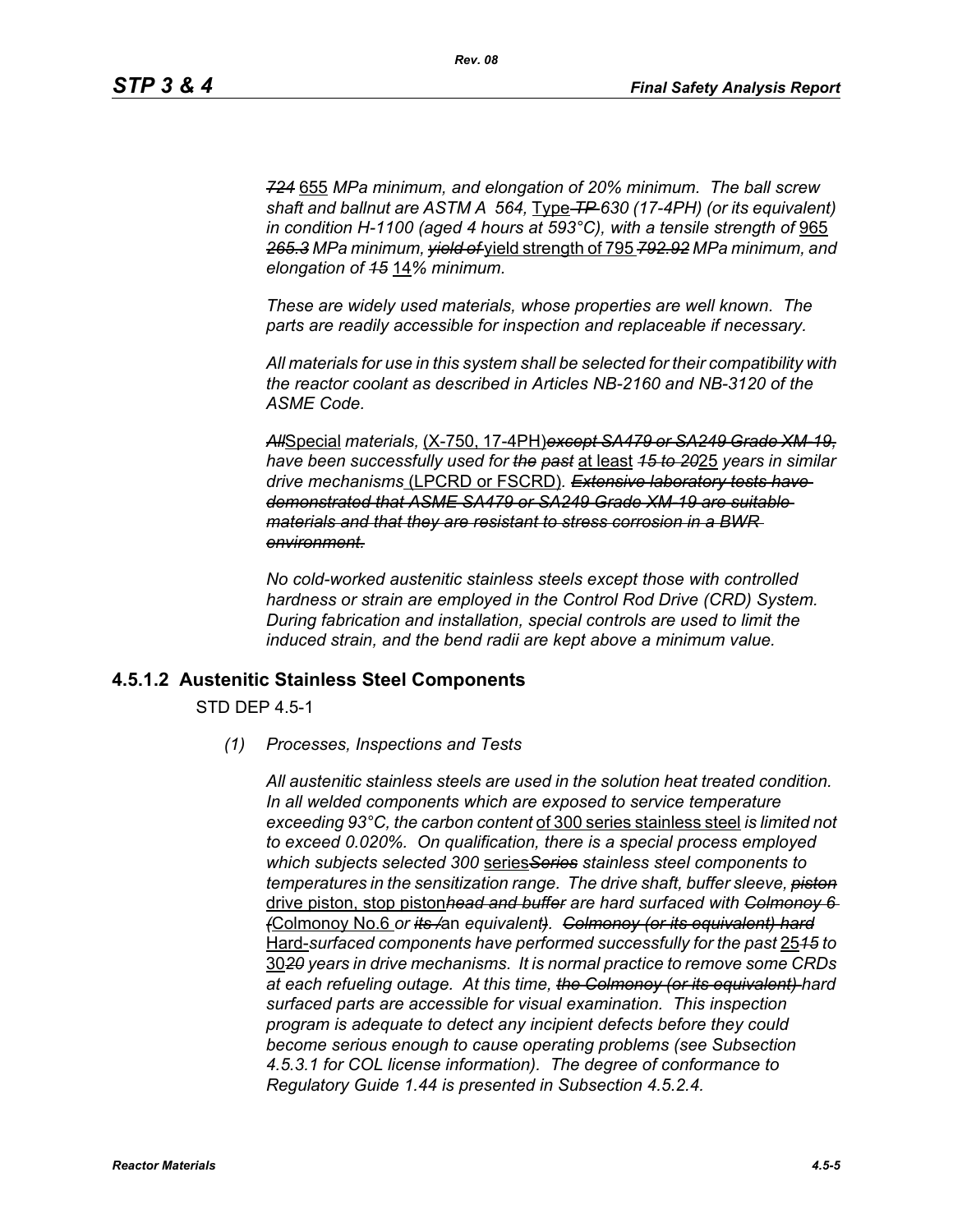## **4.5.1.4 Cleaning and Cleanliness Control**

STD DEP 4.5-1

STD DEP Vendor

*Semiannual examination of 10% of the units humidity indicators is required to verify that the units are dry and in satisfactory condition. This inspection shall be performed with a GE-Engineering designated representative present. The position indicator probes are not subject to this inspection.*

*Site or warehouse storage specifications require inside heated storage comparable to Level B of ANSI N45.2.2* NQA-1, Part II, Subpart 2.2.

#### **4.5.2 Reactor Materials**

STD DEP 4.5-1

#### **4.5.2.1 Material Specifications**

#### *Materials Used for the Core Support Structure:*

- *Shroud Support*—Niobium modified Nickel-Chromium-Iron Alloy 600 per ASME Code Case No. N-580-2-*Nickel-Chrome-Iron-Alloy, ASME SB166 or SB168*
- **Shroud, Core Plate, and Grid**—ASME SA-240/240M Type 316L or Type 316<sup>\*</sup> and SA479/479M Type XM-19, *SA182,* SA-479/479 Type 316L, *SA312, SA249, or SA213 (all Type 304L or 316L)*SA-182/182M Grade F316L
- *Peripheral Fuel Supports*—**ASME** *SA312 Grade Type-304L or 316L*SA-479/479M Type 316\* or Type 316L
- *Core Plate and Top Guide Studs, Nuts, and Sleeves*—*ASME SA-479 (Type 304, 316, or XM 19) (all parts); or SA-193 Grade B8 Type 304 (studs); or SA-194 Grade 8 (Type 304) (nuts); or SA-479 (Type 304L or 316L), SA-182 (Grade F304L or F316L), SA-213 (Type 304L, 316 or 316L), SA-249 (Type 304L, 316, or 316L) (sleeves)*ASME SA-479/479M Type 316\* or Type 316L and XM-19
- *Control Rod Drive Housing*—*ASME SA-312 Grade TP304L or 316L SA-182 Grade F304L or F316L, and ASME SA-351 Type CF3 (Type 304L) or Type CF3M (Type 316L)*ASME SA-336/336M Grade F316\* or ASME SA-312/312M TP316\*
- Control Rod Guide Tube—ASME SA 351 Type CF3 or CF3M, or SA 358, SA-*312, or SA-249 (Type 304L or 316L)*ASME SA-312/312M Grade TP316\* or Type 316L (Body), SA-479/479M Type XM-19 (Base), SA 312/312M Grade TPXM-19 (Sleeve)
- *Orificed Fuel Support*—*ASME SA-351*/351M *Grade* CF3 *Type CF3 (Type 304L) or CF3M (Type 316L)*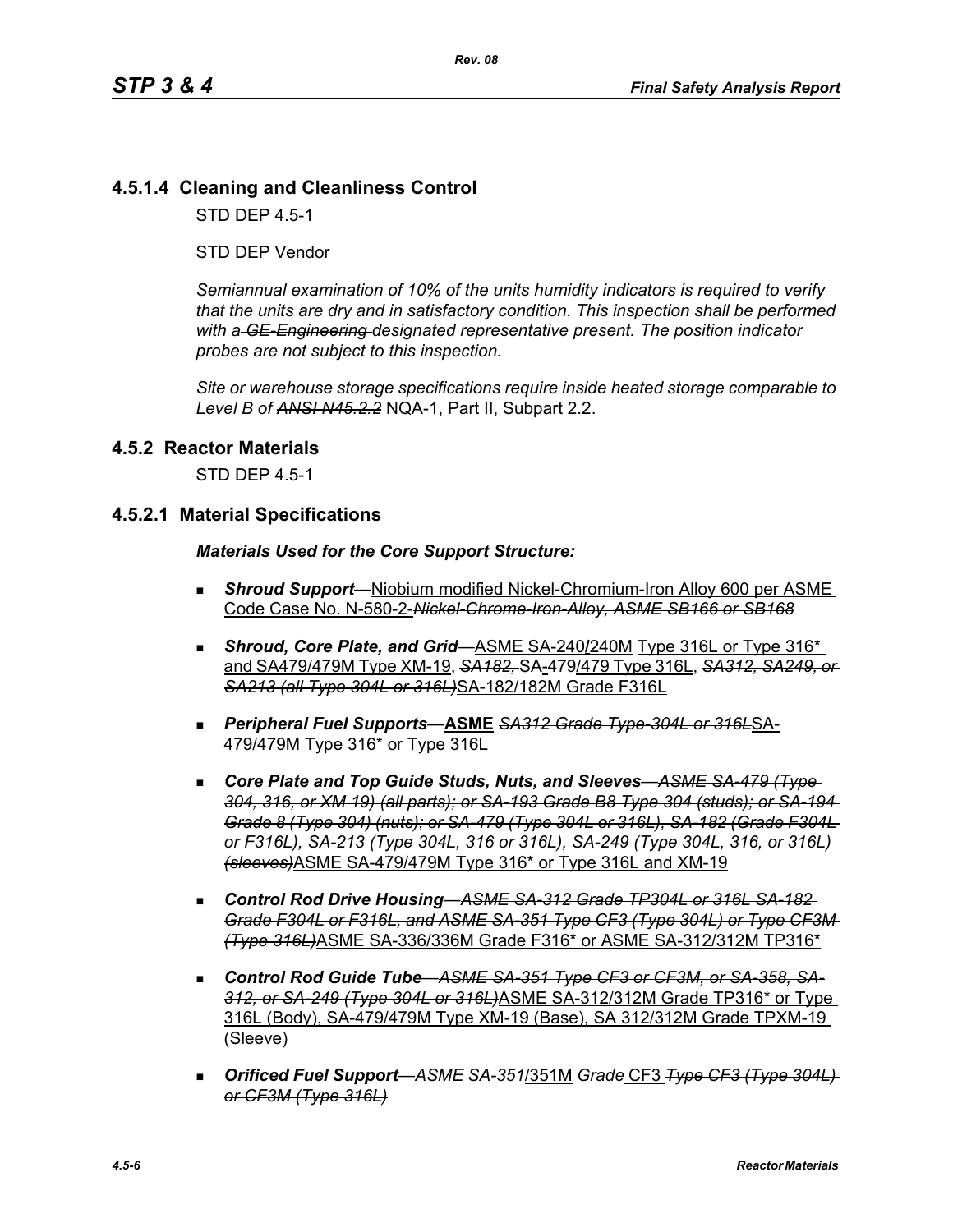The base material shall be qualified to assure that it is free from sensitization. Carbon content is specified to be 0.02% maximum.

### *Materials Employed in Shroud Head and Separator Assembly and Steam Dryer Assembly:*

*All materials are 304L or 316L stainless steel* except castings, Steam Dryer Vanes, and Steam Dryer Seismic Blocks.

- *Plate, Sheet* and Strip—*ASTM A 240 Type 304L or 316L and Strip*or ASME SA-240/240M Type 316L
- *Forgings—ASTM A182 Grade 304L or* F*316L* or ASME SA-182/182M Grade F316L
- *Bars*—*ASTM A276 Type 316L or 304L* ASTM A 479 Type 316L or ASME SA-479/479M Type 316L
- *Pipe*—*ASTM A 312 Grade TP-304L or316L* or ASME SA-312/312M Grade TP 316L
- *Tube*—*ASTM A269 Grade TP-304L or 316L* or ASME SA-312/312M Grade TP 316L or SA-403/403M WP 316L
- *Castings—ASTM A 351 Grade* CF3*CF8, CF8M*or ASME SA-351/351M Grade CF3
- Steam Dryer Seismic Blocks—ASTM A 240 Type XM-19 or ASME SA-240/240M Type XM-19
- Steam Dryer Vanes—ASTM A 240 Type 304L or 316L or ASME SA-240/240M Type 304L or 316L

*All core support structures are fabricated from ASME specified materials, and designed in accordance with requirements of ASME Code Section III, Subsection NG. The other reactor internals are noncoded, and they are fabricated from ASTM or ASME specification materials* or other equivalent specifications.

## **4.5.2.2 Controls on Welding**

STD DEP 4.5-1

*Core support structures are fabricated in accordance with requirements of ASME Code Section III, Subsection NG-4000, and the examination and acceptance criteria shown in NG-5000. Other internals are not required to meet ASME Code requirements. ASME Section IX B&PV Code requirements are followed in fabrication of core support structures.*

The internals, other than the core support structures, meet the requirements of the industry standards, e.g., ASME or AWS, as applicable. ASME B&PV Code Section IX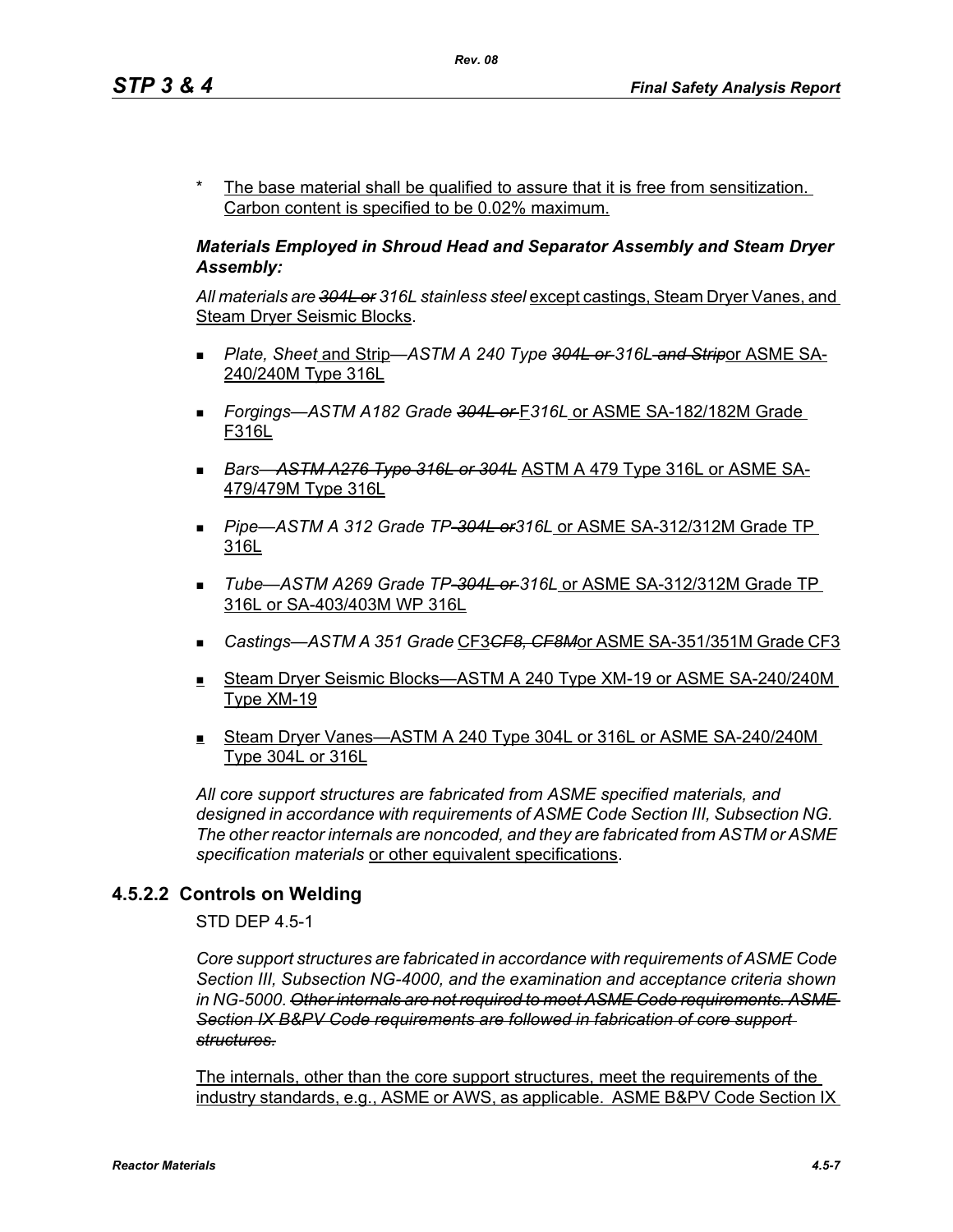qualification requirements are followed in fabrication of core support structures. All welds are made with controlled weld heat input.

## **4.5.2.3 Non-Destructive Examination of Wrought Seamless Tubular Products**

STD DEP 4.5-1

*Wrought seamless tubular products for CRD housings and peripheral fuel supports are supplied in accordance with ASME Section III, Class CS, which requires examination of the tubular products by radiographic and/or ultrasonic methods according to Paragraph NG-2550. The examination will satisfy the requirements of NG 5000.* The stainless steel CRD housings (CRDHs), which are partially core support structures (inside the reactor vessel), serve as the reactor coolant pressure boundary outside the reactor vessel. The CRD housing material is supplied in accordance with ASME Section III Class 1 requirements. The CRDHs are examined and hydrostatically tested to the ASME Section III Class 1 requirements as well as Class CS requirements.

#### **4.5.2.4 Fabrication and Processing of Austenitic Stainless Steel—Regulatory Guide Conformance**

STD DEP 4.5-1

*Significantly cold-worked stainless steels are not used in the reactor internals except for vanes in the steam dryers; cold work is controlled by applying limits on hardness, bend radii and surface finished on ground surfaces. Furnace sensitized material are not allowed. Electroslag welding is not applied for structural welds. The delta ferrite content for weld materials used in welding austenitic stainless steel assemblies is verified on undiluted weld deposits for each heat or lot of filler metal and electrodes. The delta ferrite content is defined for weld materials as* a minimum average *5.0 Ferrite Number (FN) minimum* of 8 *8.0 FN*, with no individual reading less than 5 FN, *average and 20 FN maximum. This ferrite content is considered adequate to prevent any micro fissuring (Hot Cracking) in austenitic stainless steel welds. This procedure complies with the requirements of Regulatory Guide 1.31.*

*The limitation placed upon the delta ferrite in austenitic stainless steel castings is* 8% minimum and a maximum value of 20%*8FN (ferrite number) minimum and a maximum value of 20FN.***.** *The maximum limit is used for those castings designed for a 60 year life such as the fuel support pieces, in order to limit the effects of thermal aging degradation. Short in-reactor lifetime components such as the fuel tie plates do not require such a limit.*

*Proper solution annealing of the 300 series austenitic stainless steel is verified by testing per ASTM A262, "Recommended Practices for Detecting Susceptibility to Intergranular Attack in Stainless Steels." Welding of austenitic stainless steel parts is performed in accordance with Section IX (Welding and Brazing Qualification) and Section II Part C (Welding Rod Electrode and Filler Metals) of the ASME B&PV* Code. *Welded austenitic stainless steel assemblies require solution annealing to minimize the possibility of the sensitizing. However, welded assemblies are dispensed from this requirement when there is documentation that welds are not subject to significant sustained loads and assemblies have been free of service failure. Other reasons, in*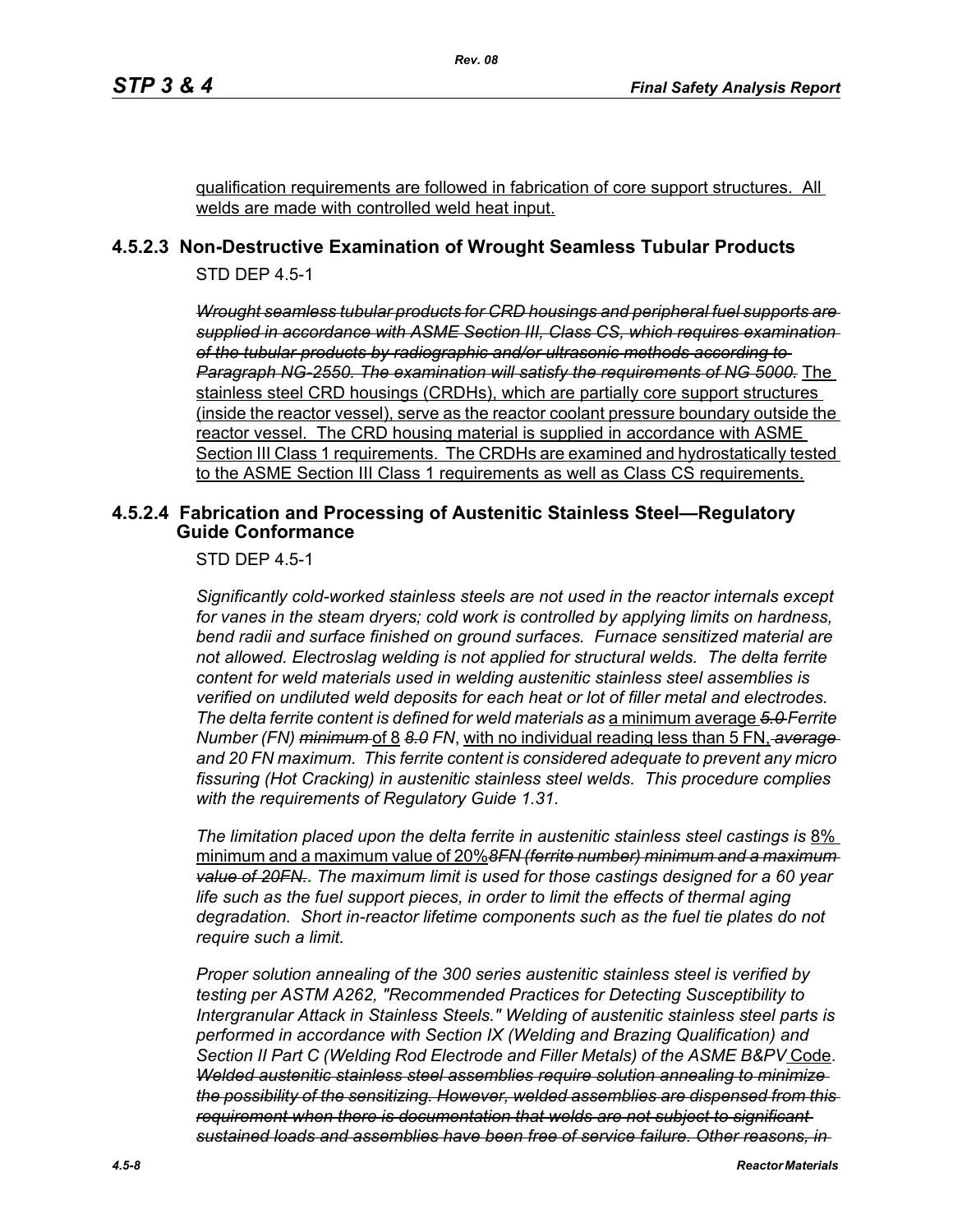*line with Regulatory Guide 1.44, for dispensing with the solution annealing are that (1) assemblies are exposed to reactor coolant during normal operation service which is below 93.3°C temperature or (2) assemblies are of material of low carbon content (less than 0.020%). These controls are employed in order to comply with the intent of Regulatory Guide 1.44.*

For ABWR, the primary method used to comply with the intent of Regulatory Guide 1.44 is to require low carbon content (<0.020%) for all 300 series stainless steels exposed to high temperature reactor water. Alternately, material use is restricted to low temperature locations (T<93°C). These controls comply with the intent of Regulatory Guide 1.44.

#### **4.5.2.5 Other Materials**

STD DEP 4.5-1

*Materials, other than Type-300 stainless steel, employed in reactor internals are:*

- *(1) SA479 Type XM-19 stainless steel*
- *(2) SB166, 167, and 168, Nickel-Chrome-Iron (Alloy 600)* Niobium modified Alloy 600 per ASME Code Case No. N-580-2
- *(3) SA637 Grade 688 Alloy X-750* ASTM B 637 or ASME SB-637, AMS 5542, AMS 5699 UNS N07750 (Alloy X-750) or equivalent

*Alloy 600 tubing, plate, and sheet are used in the annealed condition. Bar may be in the annealed or cold-drawn condition.*All Nb-modified Alloy 600 is used in the solution annealed condition.

*Alloy X-750 components are fabricated in the annealed or equalized condition and aged when required. Where maximum resistance to stress corrosion is required,* Alloy X-750*the material is used in the high temperature (2000*1093°C) *annealed plus single aged condition.*

*Stellite 6 (or its equivalent) hard surfacing is applied to the austenitic stainless steel HPCF couplings using the gas tungsten arc welding or plasma arc surfacing processes* A hard chromium plating surface is applied to the austenitic stainless steel HPCF couplings.

*All materials , except SA479 Grade XM-19, have been successfully used for* at least 25 years in BWR applications.*the past 15 to 20 years in BWR applications. Extensive laboratory tests have demonstrated that XM-19 is a suitable material and that it is resistant to stress corrosion in a BWR environment.*